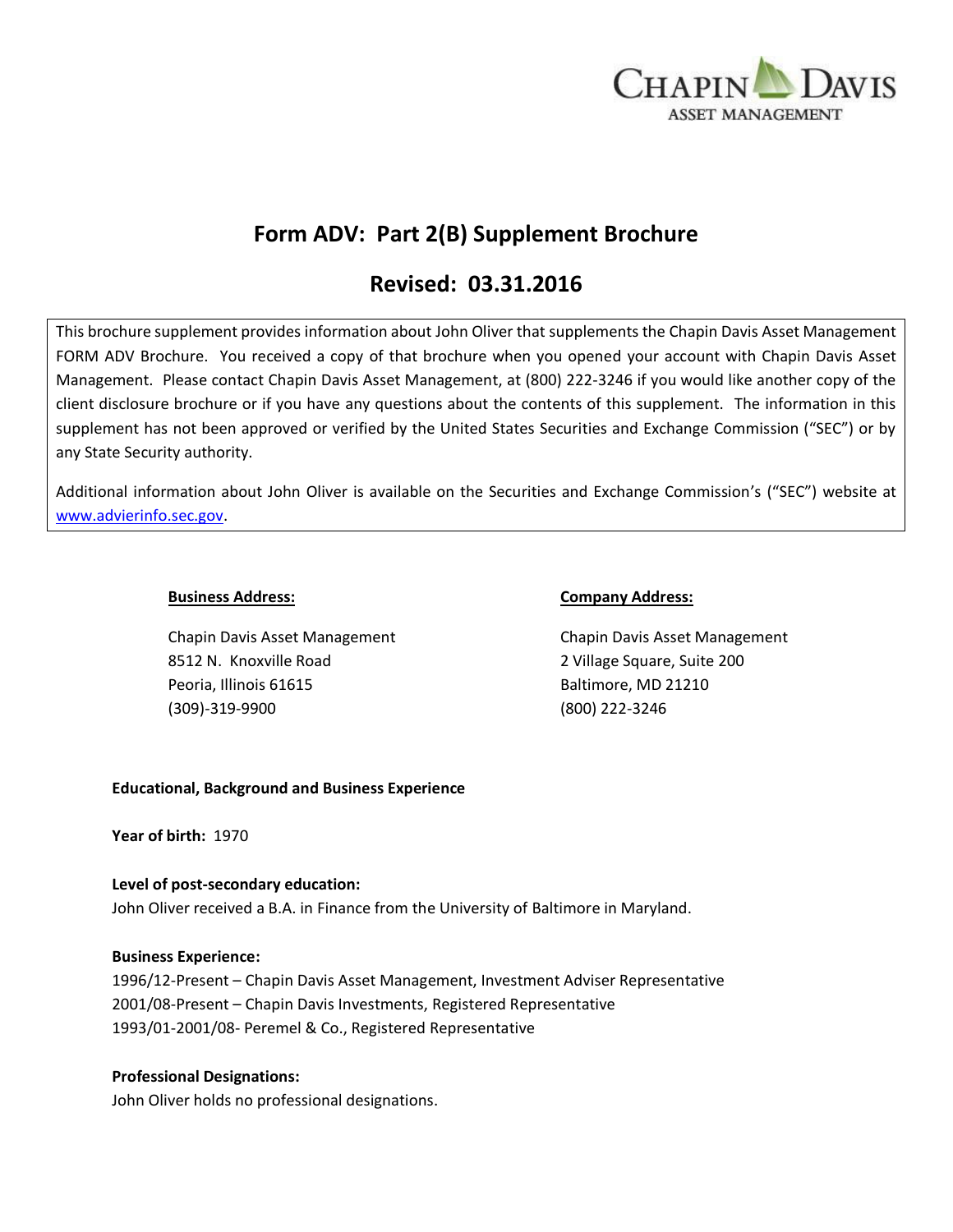#### **Disciplinary Action**

Chapin Davis Asset Management discloses facts regarding any legal or disciplinary events that it deems to be material to a client considering John Oliver to act as their Investment Advisor Representative. Chapin Davis Asset Management is not aware of any events applicable to this item. FINRA's Brokercheck<sup>®</sup> [http://www.brokercheck.finra.org](http://www.brokercheck.finra.org/) may have additional information regarding the disciplinary history of John Oliver that is not included in this brochure supplement.

#### **Other Business Activities**

In addition to being an Investment Advisor Representative with Chapin Davis Asset Management, John Oliver is also a Registered Representative at Chapin Davis Investments, a Broker/Dealer. John Oliver spends more than 10% of his time acting in both capacity. As an Investment Advisor Representative and Registered Representative, John Oliver can offer clients both advisory programs and services and non-advisory programs. This may present a conflict of interest. However, as an Investment Advisor Representative of Chapin Davis Asset Management, John Oliver has a responsibility to make recommendations that are in the best interest of each customer.

#### **Additional Compensation**

Product companies (including our affiliates) with which we have agreements work with Chapin Davis Asset Management and our financial advisors to provide education and other support to help distribute their products. These companies may pay for training and education events, seminars or other similar events for employees, financial advisors, clients and prospective clients. They may also reimburse entertainment. A financial advisor may also receive a service fee, expense reimbursement, or other payments from other companies. These service fees, as well as incentive programs and cash and/or noncash compensation, all are strictly regulated by the SEC and Financial Industry Regulatory Authority, as well as Chapin Davis Asset Management internal compliance policies.

Your Financial Advisor may also engage in the sale of insurance products as a licensed agent or broker of Chapin Davis Insurance. In your Financial Advisors' capacity as a registered representative of a broker dealer, or as a licensed insurance agent or broker, your financial advisor will receive brokerage and insurance commissions for these services.

#### **Supervision**

Investment Advisor Representatives' activities are supervised by registered principals in their office of supervisory jurisdiction and individuals therein, including any or all of the following Investment Advisor Representatives' direct registered principals, central supervision personnel who report to the Chief Compliance Officer of Chapin Davis Asset Management.

| Supervisor:          | <b>Stephanie N. Elliott</b> |
|----------------------|-----------------------------|
| Title:               | COO & CCO                   |
| <b>Phone number:</b> | (800) 222-3246              |